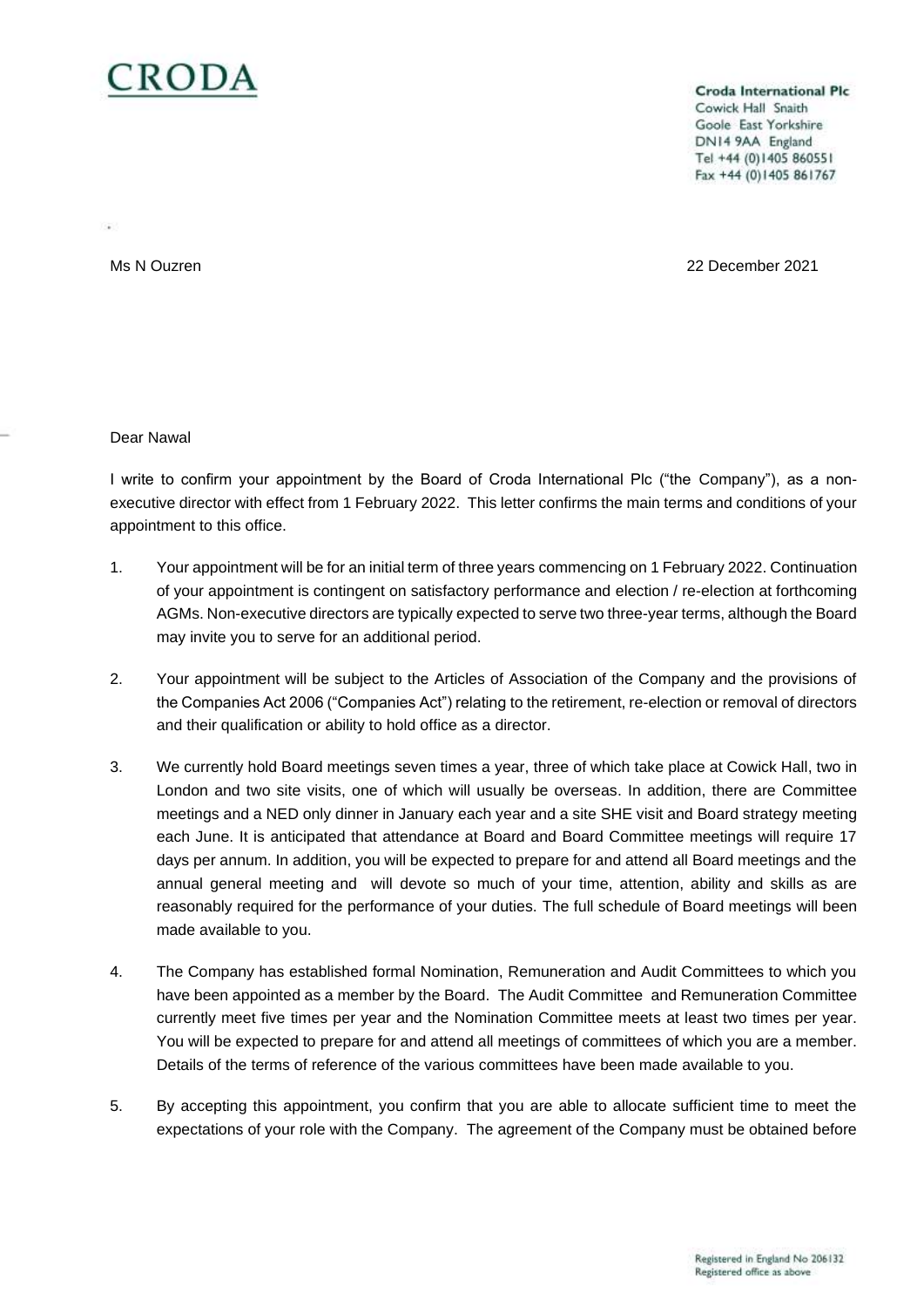you accept any additional commitment that might affect the time that you are able to devote to your role as a non-executive director of the Company.

The performance of each individual director is evaluated annually to assess, inter alia, each director's commitment and the effectiveness of his/her contribution.

- 6. Further training may be provided from time to time. You should bring to the attention of the Chairman any matters upon which you feel further training would be beneficial.
- 7. Subject to review by the Board, the fee for your services as a non-executive director will be £67,066 per annum which will accrue on a daily basis and be payable in equal monthly instalments in arrears. All fees will be paid to you after deductions of PAYE and National Insurance contributions and you will be responsible for the payment of any tax (whether income tax or otherwise) on the said fee.
- 8. You will not be entitled to participate in any share option scheme or receive any pension from the Company.
- 9. The Company will reimburse to you all travelling, hotel, subsistence and out of pocket expenses reasonably incurred by you in the proper performance of your duties and authorised in accordance with any applicable expenses policy operated by the Company from time to time provided that you produce to the Company vouchers, receipts or other evidence of actual payment of such expenses.
- 10. If circumstances should arise in which it is necessary for you to seek professional advice in the furtherance of your duties you should consult with the Company's advisers, having previously informed the Chairman and Company Secretary. In such a case the Company will be responsible for your legal (or other professional) fees. In certain circumstances you may feel it necessary to take independent professional advice from advisors other than those of the Company. You will however appreciate that taking separate advice will require sensitive handling and you will be expected to follow agreed Company procedures. The Company will reimburse the full cost of expenditure incurred in accordance with the Company's then current policy and procedures.
- 11. During the term of your appointment you will not (except with the Board's prior permission) be directly or indirectly engaged, concerned or interested in any other business which is wholly or partly in competition with the business carried on by the Company or any of its subsidiaries (and "subsidiary" has the meaning set out in section 1159 of the Companies Act) (together "Group") nor (except with the Board's permission) will you accept any appointment as a non-executive director of any other company carrying on a business competing or tending to compete with the business of the Company or any other member of the Group, provided that this **paragraph 11** does not apply to prevent you from holding shares or other securities in any company which is quoted, listed or otherwise dealt in on a recognised stock exchange or other securities market and which confer not more than 1 per cent of the votes which could be cast at a general meeting of such company.
- 12. Subject to **paragraph 24** of this letter, you will share the same legal responsibilities and be subject to the same legal constraints as the executive directors of the Company which includes observing the directors' statutory duties under the Companies Act, a summary of which is attached. The Board as a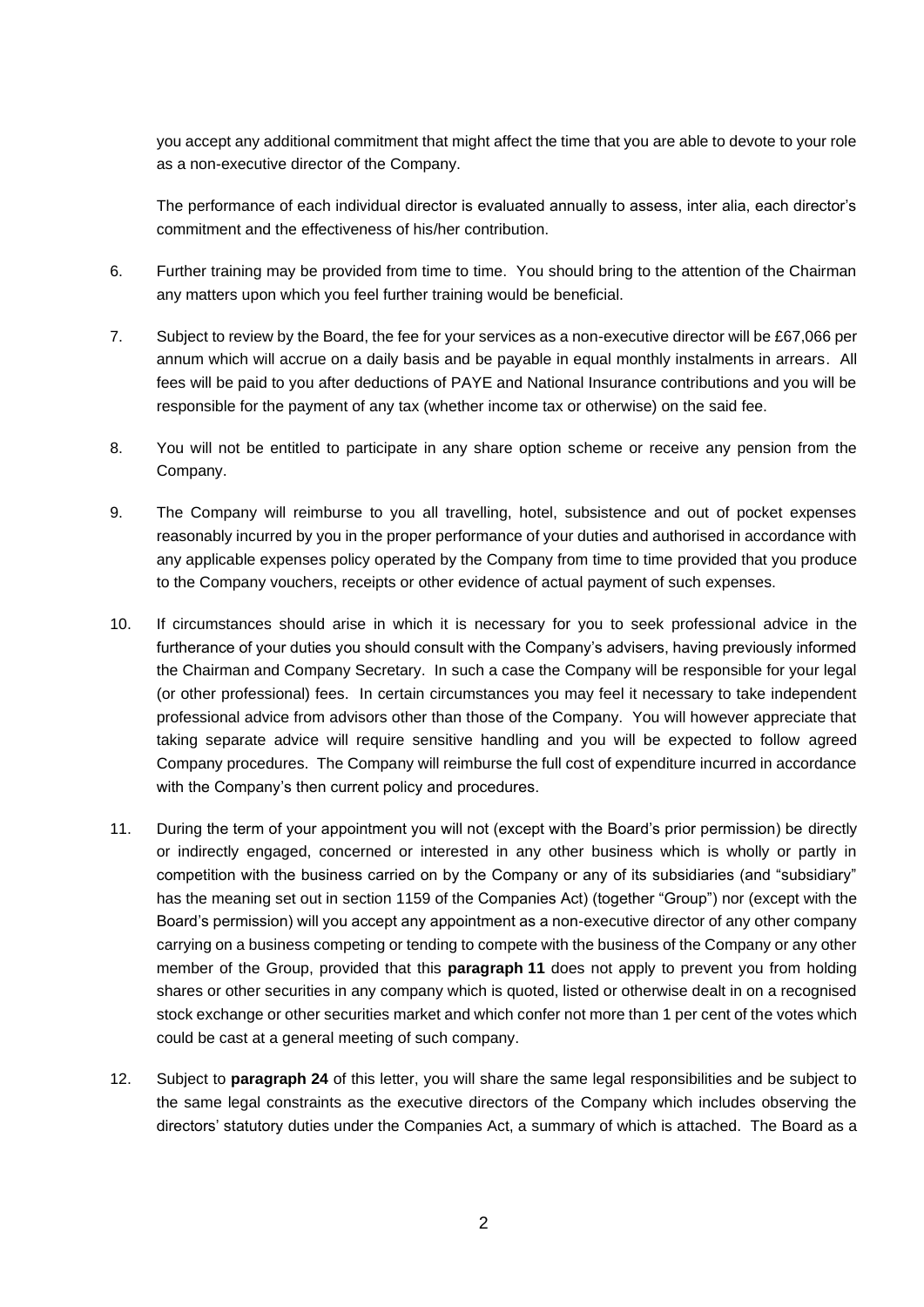whole is collectively responsible for promoting the success of the Company by directing and supervising its affairs. The Board:

- 12.1 provides entrepreneurial leadership within a framework of prudent and effective controls for risk assessment and management;
- 12.2 sets the strategic aims of the Company, ensures that resources are in place for the Company to meet its objectives, and reviews management performance; and
- 12.3 sets the values and standards of the Company, and ensures that its obligations to shareholders and others are understood and met.
- 13. You will be expected to participate fully in ensuring that the Board exercises effective leadership of and control over the Company and members of the Group and monitors its executive management. In particular you will be expected, as a non-executive director, to bring to the Board knowledge and experience of other business organisations and independence and objectivity of judgment on matters relating to:
	- 13.1 strategy constructively challenging and contributing to the development of the strategy of the Company;
	- 13.2 performance scrutinising the performance of management in meeting agreed goals and objectives, and monitoring the reporting of performance;
	- 13.3 risk being satisfied that financial information is accurate and that financial controls and systems of risk management are robust and defensible;
	- 13.4 people determining appropriate levels of remuneration of executive directors and taking a prime role in the appointment and removal (where necessary) of senior management, and in succession planning.
- 14. It is the Company's policy to comply with the UK Corporate Governance Code as amended from time to time. You will be expected to assist in such compliance.
- 15. You will comply where relevant with every rule of law, every regulation of the FCA and/or the London Stock Exchange and every regulation or code of the Company adopted in relation to dealings by directors and/or employees of the Company and the Group in shares, debentures or other securities of the Company and the use to which unpublished price sensitive information affecting the shares, debentures or other securities of the Company and any other company may be put.
- 16. You will comply with all rules, policies and procedures of the Company in relation to directors and/or employees of the Group including in particular but without limitation its policies and procedures relating to health and safety, electronic communications and IT abuse and equal opportunities/harassment.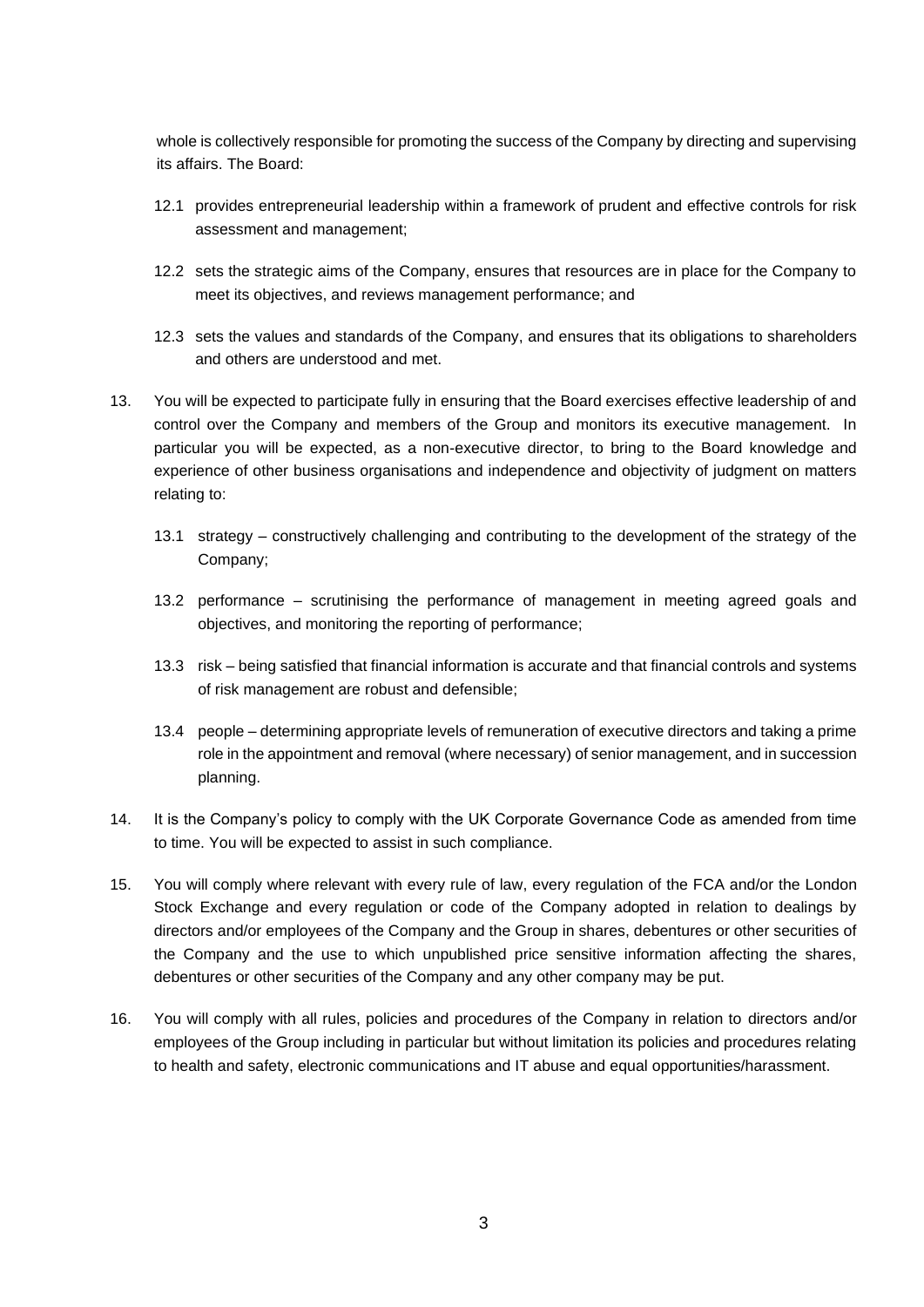- 17. The Company maintains directors' and officers' liability insurance cover and intends to maintain such cover for the full term of your appointment. A copy of the policy documentation may be obtained from the Company Secretary.
- 18. You acknowledge that in the course of your appointment you will have access to and be entrusted with information about the Company's and any member of the Group's business, financing, dealings, transactions, affairs, plans and proposals which is or may be secret, confidential or commercially sensitive*.* Such information includes, without limitation, confidential or secret information relating to the Company's or any other member of the Group's business ideas, business methods, finances, prices, marketing initiatives, ongoing and previous proposals for acquisitions, disposals or other strategic corporate developments (including the identity of any company with which the Company or the Group has discussed such proposals), development or manpower plans, customer lists or details, computer systems and software, know-how or other matters connected with the products or services manufactured, marketed, provided or obtained by the Company or any other member of the Group and confidential or secret information concerning its and their relationships with actual or potential clients or customers and the needs and requirements of such persons (together "Confidential Information").
- 19. You will not, at any time (including for the avoidance of doubt following the termination of your appointment) and in any manner, use or divulge to any person, company or other organisation (except to officials of the Group who are entitled to know) any Confidential Information acquired or discovered by you during the term of your appointment. This restriction does not apply to any Confidential Information which is or becomes available in the public domain otherwise than through unauthorised disclosure by you and Confidential Information which is required by law or the regulations of the FCA or the London Stock Exchange or the City Code to be disclosed. If you cease to be a director, for whatever reason, you will immediately return all Confidential Information in your possession or control to the Company.
- 20. Your appointment as a non-executive director of the Company will automatically terminate without payment of any compensation:
	- 20.1 if you cease to be a director of the Company for whatever cause;
	- 20.2 if you become prohibited by law or by virtue of any provision of the Articles of Association of the Company from being a director;
	- 20.3 if you become bankrupt or make any arrangement or composition with your creditors generally;
	- 20.4 if you commit any breach of your obligations during the term of your appointment or you are guilty of any gross default or misconduct affecting the business of the Company or the Group or you are guilty of conduct tending to bring yourself or the Company or any member of the Group into disrepute;
	- 20.5 if you fail to be elected or re-elected as a director at a general meeting of the Company at which your election or re-election is a valid item of business; or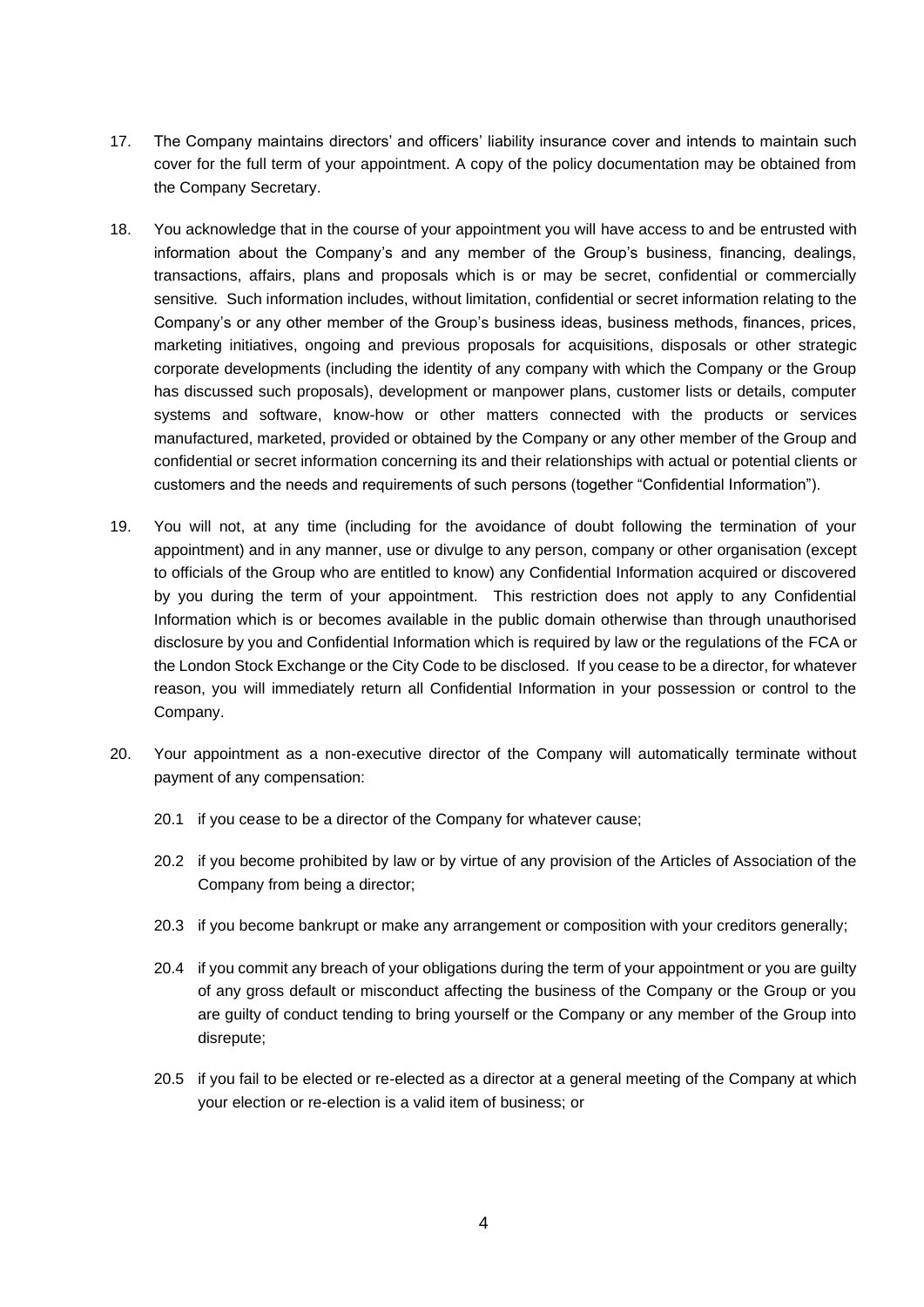- 20.6 if you are or may be suffering from mental disorder and either you are admitted to hospital in pursuance of an application for admission for treatment under the Mental Health Act 1983 or an order is made by a court having jurisdiction in matters concerning mental disorder for your detention or for the appointment of a receiver, curator bonis or other person to exercise powers with respect to your property or affairs.
- 21. Your appointment as a non-executive director of the Company may be terminated by you immediately upon written notice if:
	- 21.1 a conflict of interest arises between your position as a director of the Company and your interests in any other company in which you may be interested in which case no payment of any compensation will be payable by the Company; or
	- 21.2 otherwise you feel that you wish to resign your position as a director of the Company in which case no payment of any compensation will be payable by the Company.
- 22. If you cease to be a non-executive director of the Company for whatever reason, you will immediately deliver up to the Company all documents and property belonging to the Company or any Group Company in your possession or under your control. Documents include (but are not limited to) all working papers, correspondence, files, reports, minutes, plans, records and other materials (in whatever format they are stored) and any copies of such documents which have been provided to you or prepared by you.
- 23. If you resign as a non-executive director of the Company, you should provide to the Chairman of the Company a written statement, for circulation to the Board, setting out any concerns you may have about the running of the Company or any proposed action.
- 24. As a non-executive director, you do not have authority to commit the Company or any other member of the Group to any contract or other arrangement whether legally binding or not without the express authorisation of the Board.
- 25. For the avoidance of doubt, these terms and conditions of your appointment set out in this letter are in substitution for any previous agreements, whether written or oral, between yourself and the Company or any other member of the Group or any director of the Company with regard to your position as a nonexecutive director (such agreements being deemed to have been terminated by mutual consent).
- 26. Notice to the Company should be addressed to the Company and left at its registered office or sent by first class post to its registered office and notice given by the Company to the non-executive director should be served personally or sent by first class post to his/her usual or last known place of residence. In the case of service by post the date of service will be 48 hours after posting.
- 27. The termination of your appointment (howsoever arising) is without prejudice to the rights, duties and liabilities of either party accrued prior to termination. The clauses in this letter which expressly or impliedly have effect after termination will continue to be enforceable notwithstanding termination.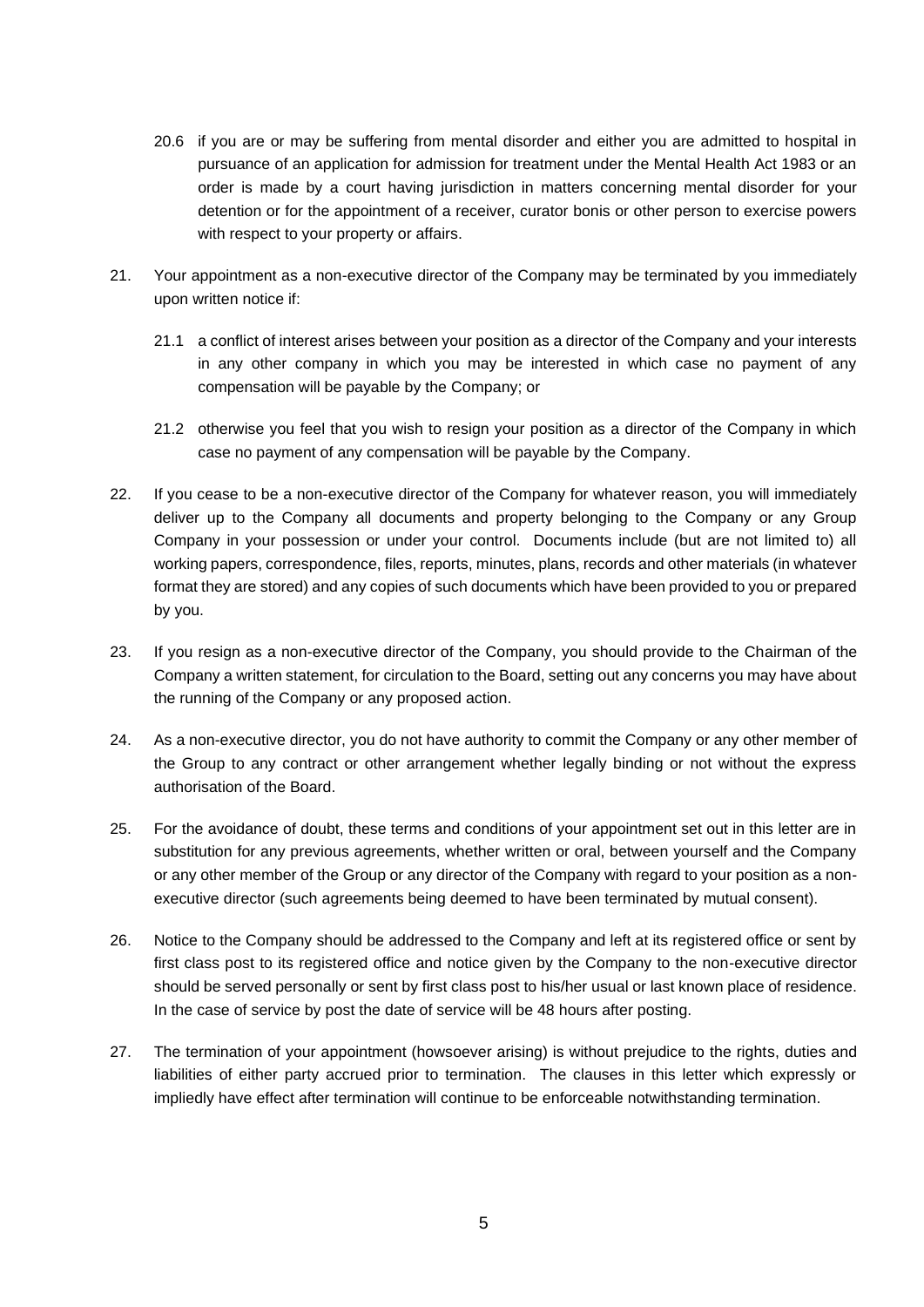- 28. The parties agree that if any clause or part of any clause of this letter is held to be against the public interest or unlawful or in any way an unreasonable restraint of trade, the remaining clauses or part of the clause will continue in full force and effect and bind the parties.
- 29. This letter constitutes an agreement between you and the Company and may be amended or modified in whole or in part at any time by an agreement in writing executed by you and the Company or by notice in writing given to you by the Company where amendment is required in order for this agreement to comply with the Companies Act, the Listing Rules of the FSA, the Admission and Disclosure Standards of the London Stock Exchange or the City Code (all as amended from time to time).
- 30. **THIS DOCUMENT** is executed as a deed and is delivered on the date stated at the beginning of this Deed.

**SIGNED** as a deed by (a) **Croda International Plc** ) acting by **S E Foots** and **T M Brophy** ) a director and its secretary

### **Director**

# **Secretary**

**SIGNED** as a deed by (a) **N Ouzren** ) in the presence of:  $\qquad \qquad$ )

Witness signature:

Name:

Address:

Occupation: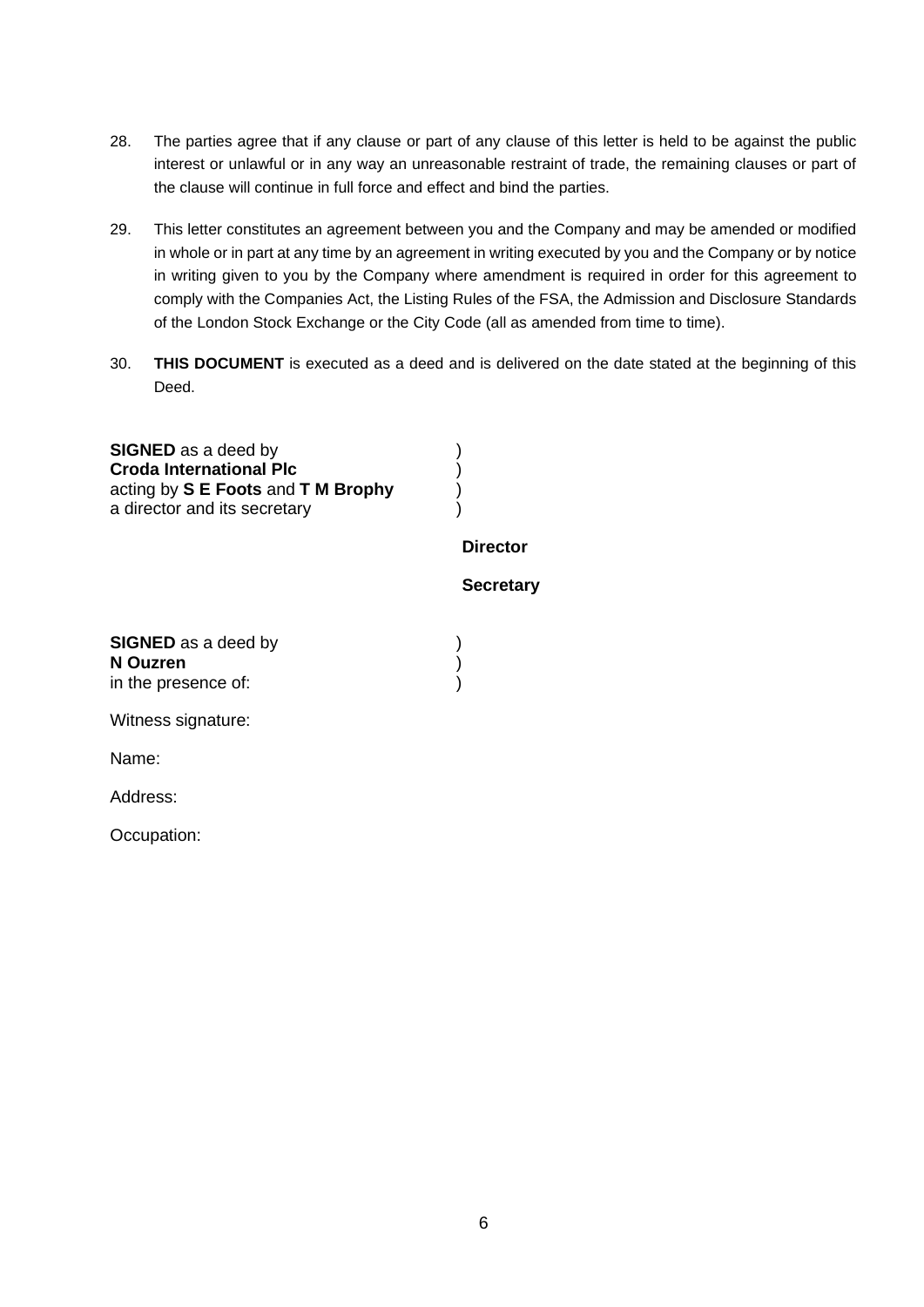# **SUMMARY OF DIRECTORS' DUTIES UNDER COMPANIES ACT 2006**

Chapter 2 of Part 2 of the Companies Act 2006 contains the provisions on the general duties of directors.

The general duties are as follows:

### • **Duty to act within powers (section 171)**

A director of a company must act in accordance with the company's constitution and must only exercise his powers for the purposes for which they are conferred.

The Companies Act 2006 defines a company's constitution, for the purposes of the general duties, as including the company's articles, decisions taken in accordance with the articles and other decisions taken by the members or a class of them if they can be regarded as decisions of the company.

### • **Duty to promote the success of the company (section 172)**

A director must act in the way he considers, in good faith, would be most likely to promote the success of the company for the benefit of its members as a whole.

In fulfilling the duty in section 172, a director must have regard (amongst other matters) to:

- (a) the likely consequences of any decision in the long term;
- (b) the interests of the company employees;
- (c) the need to foster the company's business relationships with suppliers, customers and others;
- (d) the impact of the company's operations on the community and the environment;
- (e) the desirability of the company maintaining a reputation for high standards of business conduct; and
- (f) the need to act fairly as between members of the company.

#### • **Duty to exercise independent judgement (section 173)**

A director must exercise independent judgement. This duty is not infringed by a director acting in accordance with an agreement entered into by the company that restricts the future exercise of the director's discretion or in a way authorised by the company's constitution.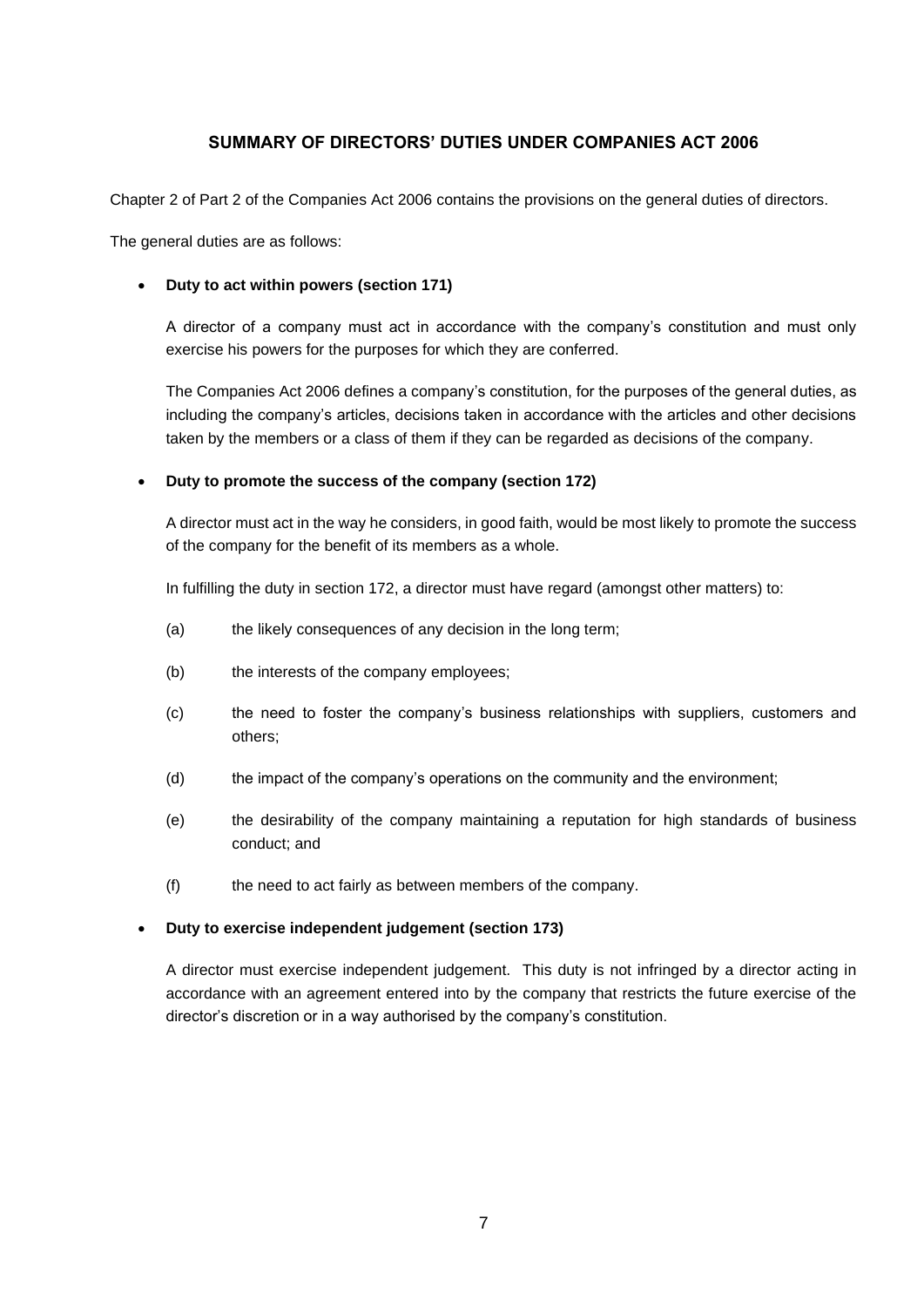# • **Duty to exercise reasonable care, skill and diligence (section 174)**

A director must exercise the care, skill and diligence which would be exercised by a reasonably diligent person with both the general knowledge, skill and experience that may be reasonably expected of a person carrying out the functions carried out by the director in relation to the company and the general knowledge, skill and experience that the director actually has.

# • **Duty to avoid conflict of interest (section 175)**

A director must avoid situations in which he has or can have a direct or indirect interest that conflicts with or may conflict with the company's interests. This applies in particular to the exploitation of property, information or opportunity (whether or not the company could take advantage of the property, information or opportunity). This duty does not apply to a conflict of interest arising in relation to a transaction or arrangements with the company (these do not have to be authorised by either the members or by the board and instead directors must declare their interests in transactions or arrangements with the company under section 177 (in the case of proposed transactions) or under section 182 (in the case of existing transactions) unless an exception applies under those sections).

The duty is not infringed if the situation cannot reasonably be regarded as likely to give rise to a conflict of interest, or if the matter is authorised by the directors. Such directors' authorisation may be given in a private company where the constitution does not invalidate the authorisation, or in a public company, where the constitution specifically allows the directors to authorise the matter being proposed. Board authorisation is only effective if the required quorum is met without counting the director in question or any other interested director or if the conflicted directors have not participated in the taking of the decision or the decision would have been valid without the participation of the conflicted directors. Board authorisation is not allowed in respect of acceptance of benefits from third parties.

# • **Duty not to accept benefits from third parties (section 176)**

Directors must not accept any benefits from a third party which is conferred because of his being a director or his doing or not doing anything as a director. This duty is not infringed if the acceptance of the benefit cannot reasonably be regarded as likely to give rise to a conflict of interest. Benefits conferred by the company, its holding company or subsidiaries and benefits given by the directors' service contracts are excluded.

# • **Duty to declare interest in proposed transaction or arrangement (section 177)**

Directors must declare to the other directors the nature and extent of any interest, direct or indirect in a proposed transaction or arrangement with the company. The director need not be a party to the transaction for the duty to apply. An interest of another person in the contract with the company may require the directors to make a disclosure under his duty, if the other person's interest amounts to a direct or indirect interest on the part of the director. Such declarations must be made before the company enters into the transaction or agreement. The declaration may (but need not) be made at a meeting of the directors or by notice to the directors in accordance with sections 184 or 185 of the